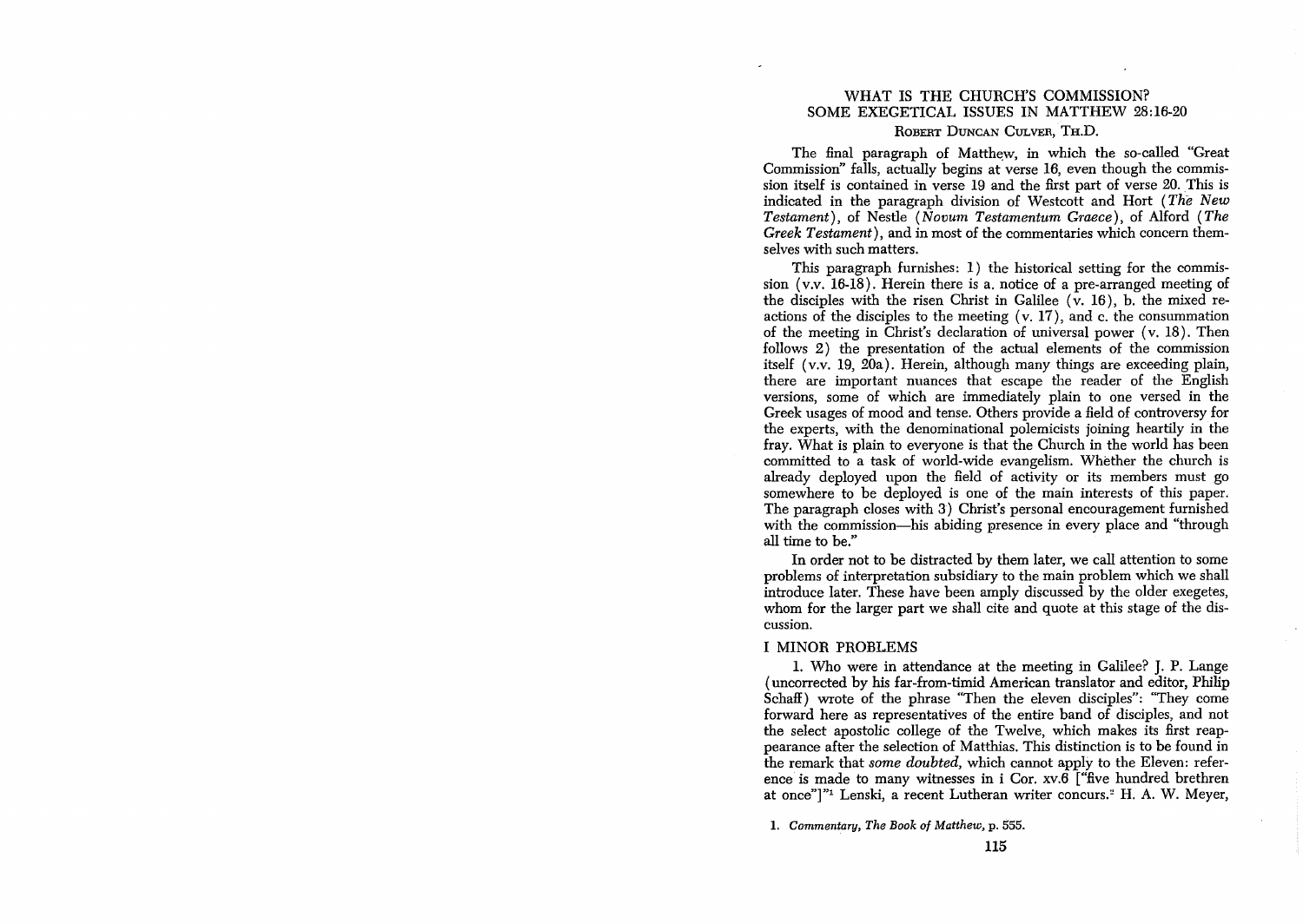on the contrary, holds it was the eleven only and that the doubting is to be understood in a pluperfect sense-i.e., Thomas' doubts reported by John, and perhaps others'. As many observe, however, only in Galilee would 500 Christian believers be found at this date, and there is therefore, every likelihood that this is the occasion referred to by Paul in I Cor.  $15:6$ . The importance is that if all Christian believers who could come were there it is much easier to accept this as the church's commission, and not merely the Apostles' commission. Without dignifying the thought with a separate entry, it is worthy of notice that deWette (cited unfavorably at Lange) 8 and others of a 'liberal critical" bent have asserted that the doubting was not over the reality of the resurrection but over the propriety of worshipping the risen Christ. Certainly as far as the apostles themselves are' concerned Alford is correct in saying this is unthinkable.

Closely related is a second problem:

2. To whom was given the promise, "I am with you always?" Roman Catholic theologians generally and certain Anglicans (e.g., Wordsworth) apply it to the apostles and their successors only. (Both Roman Catholics and Anglicans teach apostolic succession without agreeing as to who are the successors.) Dean Alford, certainly the most noted of Anglican exegetes and probably also the most influential through the last 85 years of all New Testament exegetical writers in our language, disposes of Wordsworth, a fellow Anglican, as follows:

To understand  $\mu \in \mathfrak{h}$  via v only of the Apostles and their (?) successors, is to destroy the whole force of these mighty words. Descending even into literal exactness, we may see that διδάσχοντες αυτούς τηρείν πάντα δσα ένετειλάμην ύμιν [teaching them to observe all things whatsoever I have commanded you] makes the  $\alpha\bar{\nu}\alpha\bar{\nu}c$  [them] into  $\dot{\nu}\alpha\mu\epsilon$  [you] as soon as they are  $\mu$ <sub>EU $\alpha$ </sub> $\beta$ <sub>ntev</sub> $\mu$ <sub>*ivol*</sub> [made disciples]. The command is to the UNI-VERSAL CHURCH-to be performed, in the nature of things, by her *ministers* and *teachers,* the manner of appointing which is not here prescribed, but to be learnt in the unfoldings of Providence recorded in the Acts of the Apostles, who by His special ordinance were the founders and first builders of that Churchbut whose office, *on that very account, precluded the idea of succession or renewal."* 

3. What is the "all power" Christ claims and what is the significance of "is given unto me" in that connection? It is the power of deity assumed by Him at his resurrection and ascension and has regard to the human nature only, since as regards his divine nature "all power" had been his always.<sup>5</sup> So agrees Schaff.<sup>6</sup> On the other hand, it may simply be an assertion of his "eternal power and Godhead" as "Son of Man." This is the force of Alford's suggestion that it is derived from the Son of Man prophecy in Daniel 7:147 (Scholarship is pretty well agreed that "Son of Man" is a divine title of Jesus. See, e.g., Karl Adam in *The Christ* of *Faith, p.* 130 ff.) This is surely correct. It was to prepare the disciples to expect his power to be with them in their difficulties and weakness as they were to disciple the nations.

4. Does the order of "teach all nations" preceding "baptizing" suppose adult baptism only? In Reformation times Anabaptists, dependent mainly on the Vulgate or the Luther translations (followed also by the English Authorized Version) uncritically took this view as have more recently certain Baptists and others. Actually this is based on a mistranslation of  $\mu\alpha\vartheta$ <sub>nte</sub> voate (See below).

5. Does the order of verses 19 and 20, "baptizing" before "teaching" as Alford,<sup>8</sup> Lange,<sup>9</sup> and others think, presuppose infant baptism? As will be seen this is based upon still another misunderstanding.

6. What is the meaning of "in the name of" etc.? A triune God with. one name: Father, Son, Holy Ghost? A triune God with three names? The best suggestion seems to be that the sentence is eliptical and would fully read "In the name of the Father, and [in the name] of the Son, and [in the name] of the Holy Ghost." If this is true, then triune action in . baptism is quite defensible. The practice of all Eastern Orthodox (trine' immersion) and the trine action of the usual baptismal affusion or aspersion appears to be based on this exegesis as well as rather consistent tradition to very early times. See footnote #4 of Meyer's *Commentary on Matthew,* p. 528, also Schaff's footnote at pottom of the left column of Lange's Commentary on *Matthew*, p. 558.<sup>\*</sup> Meyer is right in rejecting this passage as proof for the unity of the Godhead, though many so argue on the basis of the singular number of  $\tau_0$  oving There is further controversy over the purport of  $\epsilon\mathbf{k}$  (into). Does it mean on the authority of? Into the covenant of? etc.

F. C. Cook's suggestion is very helpful. He writes on the A.V. "in the name":. "Rather 'into the name.' The difference is considerable. 'In

- 5. Lenski, *Op. Cit.,* p. 1170.
- 6. Lange's Commenta~y, *Ibid.,* pp. 556, 557.
- *7. Op. Cit.,* p. 306. The resent literature on this subject is enormous. See the lengthy article "The Origin of the Son of Man Christology, H. M. Teeple, JBL, Sept., 1965.
- *8. Ibid.*

*9. Op. Cit.,* p. 557.

"There is a 'whole literature on the Significance of the trinitarian form of the "formula" in relation to the mode of baptism. "The Brethren Church, Church of the Brethren and Old Order Brethren (all known formerly as German Baptists, Dunkers, Dunkards) defend the practice by appeal to this formula. The branch of the Brethren Church known popularly as Grace Brethren have sophisticated and refined the argument on the basis of the "frequentative"  $(\iota \zeta$ for Baptize. The Greek Orthodox do not, apparently, support their practice of trine immersion by reference to the formula. See note #29 at end of this article."

*<sup>2.</sup> An Interpretation of St. Matthew's Gospel,* p. 1167.

*<sup>3.</sup> Ibid.* 

*<sup>4.</sup> The Greek Testament,* vol. I, p. 308.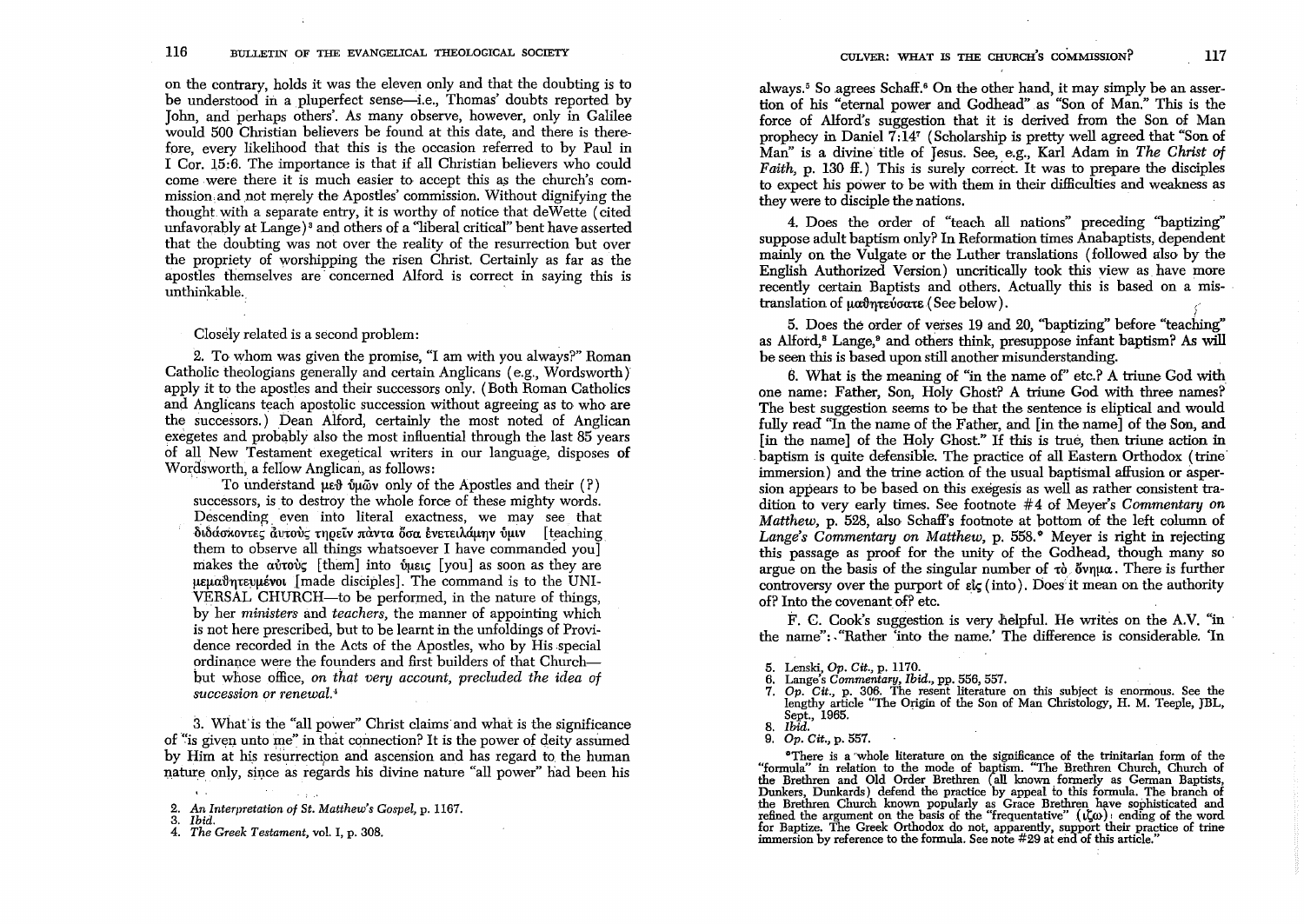the name' might imply that baptism was to be administered by church ministers acting in the name of the Almighty. 'Into the name' means that converts are pledged by baptism to a faith, which has for its object the Being designated by that name" *(Commentary* by Bishops and other Clergy of the Anglican Church, *lac. cit.* ) .

This gets very controversial and is beyond the scope of this paper. Everyone seems to bring all his own soteriology and ecclesiology to the passage and leave again with all his baggage intact.

### II MAIN PROBLEM

These are some of the problems. But with none of these—many of them arising out of previous sectarian convictions, it must with all due respect be justly said-is this paper primarily concerned. Our interest is in the basic elements of the commission. These elements come to focus in four verbal forms, rendered in the Authorized Version: "Go ye! ... teach ... baptizing ... teaching"; in the American Standard Version: "Go ye! ... make disciples ... baptizing ... teaching." This is a decided improvement over the A. V; which apparently followed Luther, the Vulgate and the Itala.

The usual exposition, expressed in a thousand missionary sermons, goes something like this: The first step in carrying out the Great Commission is to *Go-to* those who have not heard, to the very ends of the earth. If you cannot go yourself the next best is to help someone else to go and to pray for him. The second step for these missionaries is *Evangelism-getting* people to make a public "decision" for Christ, thus becoming disciples. Many methods of making the decision public are allowed. This is deemed to be making disciples. The third step is to *Baptize* these confessed disciples. As a fourth and final step they are to *Teach* the details of Christian doctrine. There is an adult-baptism variety and a paedo-baptism variety of this approach.

It is the opinion of this writer that this common understanding is both naive and, in part, erroneous. An improved understanding that surely ought to result in a more effective Christian witness seems readily available and defensible. Perhaps there may be some explanation herein as to why the Christian missionary enterprise has geographically, turned inwardly upon itself and is now sending "foreign" missionaries to those very communities of the Near East, North Africa, and especially Europe, where Christianity had its beginning and made its first extension.

### 1. Four Critical Forms

Before citing the critical authorities, a close look at the four verbal forms under consideration is in order.

.  $\Pi$  operative is a nominative plural masculine participle, first aorist of  $\pi$ opevo $\mu$ a, a deponent verb meaning "to pass from one place to another, to go." It is *not* an imperative form and as an aorist participle would naturally be rendered either "having gone" or "as ye go." It is inHected

in agreement with the understood subject of the imperative verb which follows immediately. This word is now presented.

Ma<sup>t</sup>riative active is second person, plural, first aorist, imperative active of μαθητεύω. This verb is somewhat anomolous here, for it is ordinarily intransitive, meaning to *be* a disciple. Yet it is here used in a transitive sense and must be translated, "Make disciples!" It is imperative in form and meaning-the only imperative verbal form in the entire paragraph beginning with verse 16. \

Bantillovies is a nominative plural masculine participle, present active of  $\beta$ απτίζω. This participle is likewise in agreement with the finite imperative verb  $\mu \alpha \beta \eta \tau \epsilon \nu \alpha \tau \epsilon$ . It is not imperative in form, though because of its position and relationship to the imperative verb which controls it, is in much better position to convey an imperative idea nevertheless, as shall be seen. It means to baptize—a controversial word we will define no further on this occasion.

 $\Delta$ ιδάσκοντες. The word is to be analyzed exactly the same as the preceeding, except that it is derived from  $\delta_1 \delta_2 \sigma_3$  which has the meaning, to teach. It is in agreement also with  $\mu \alpha \vartheta \eta \tau \epsilon \vartheta \sigma \alpha \tau \epsilon$ , yet is also gramatically and syntactically connected with  $\beta$ a $\pi\pi$ ttov $\tau$ es as dependent, not strictly co-ordinate, as is sometimes assumed. The justification for this statement is the absence of xat (and), the co-ordinate conjunction. That is, the "teaching" is associated with the "baptizing," not merely subsequent to it.

A certain structural relationship now clearly emerges. There is only one basic element in the commission- $\mu$ αθητεύσατε πάντα τα έθνη, make disciples of all the nations." Presupposed by this basic command is the fact that Christian believers are already to be deployed on the scene of their missionary labors- $\pi$ 00EvlévtEC, having gone, or, as ye go. Two activities will be involved in making disciples of the nations, not successively, but somehow contemporaneously,  $\beta \alpha \pi t \zeta$ ovtes, "baptizing," and διδάσκοντες "teaching."

The critical commentaries, i.e., those on the Greek text, present a reassuring consensus on these basic facts of exegesis. Not that every one of them consulted presents all these points, but they do not disagree, while supplementing one another. This survey, while not exhaustive, included many of the best recognized exegetical authorities.

# 2. The Commentators

We now direct attention to some representative commentators, both older and recent, to see what interpretations they have made of these exegetical data.

Recent decades have furnished no more productive an exegete than the Lutheran scholar R. C. H. Lenski-publishing 1181 pages on the Greek text of Matthew alone, employing the approach and nomenclature of modern language analysis. He writes:

Hoosvitves is something new. Hitherto men were welcomed when *they* came to Israel, God's people; now the people of God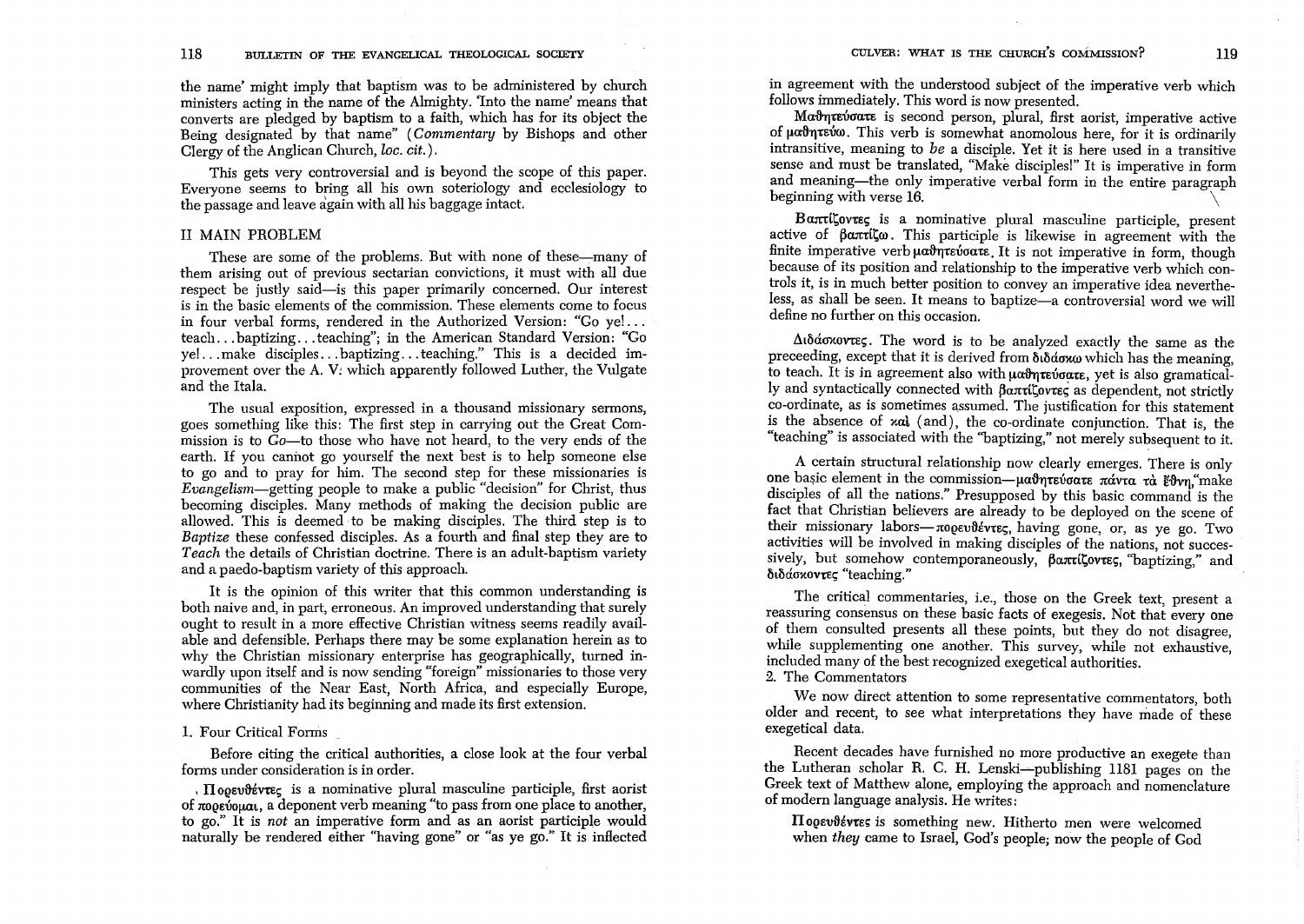are to go to men everywhere. Yet Jesus does not command, "Go!" the participle is merely auxiliary to the main verb, "Having gone, disciple!" To go to the nations is the self-evident and natural way to proceed in making them disciples. What going there has been since Jesus spoke this word!

The heart of the commission is the one word  $\mu\alpha\vartheta\eta\tau\epsilon\vartheta\alpha\tau\epsilon$ . This imperative, of course, means, "to turn into disciples," and in its aorist form conveys the thought that this is actually to be done. The verb itself does not indicate *how* disciples are to be made, it designates only an activity that will result in disciples.<sup>10</sup>

Lenski then goes on to say a paragraph later: Two participles of means then state how all nations are to be made into disciples: by baptizing them and by teaching them.<sup>10</sup>

This author *sees* fulfillment of the Old Testament promises of Christ's universal kingdom in "all the nations" [standard amillennialism] and proof that Jesus foresaw the baptism of infants before catechism after the initial thrust of Christianity in and consequent adults baptisms in the order of "baptizing..." and "teaching them..." Those who know this writer's views on these subjects will understand how earnestly he sought further authorities on some of these matters! Yet note how faithful Lenski is to the actualities of the Greek words, their forms in this passage, and to the Greek idiom-"Going," a presupposition, not a command; "disciple," the only command: "baptizing" and "teaching." the method of making disciples.

Alford, to whom we have already paid our respects, while not commenting specifically on  $\pi$ oosuve traveler here or later at Mark 16:15, does connect it with the disciples in general and *sees* beginning of fulfillment in Acts 8:2 ff. On  $\beta$ anti $\zeta$ ovr $\epsilon$  and  $\delta$ ιδάσκοντες he writes, "Both these present participles are the conditioning components of the imperative aor. preceding. The  $\mu$ a $\vartheta$ ητευειν [to make disciples] consists of two parts-the initiatory, admissory *rite*, and the subsequent teaching."<sup>11</sup>

Another old respected authority, J. P. Lange, ably supported by his American translator and editor, Philip Schaff, gives essentially the same. He asserts that to make disciples is effected "in two acts, a missionary and an ecclesiastical,—the antecedent baptism, the subsequent instruction."12

A. Garr paraphrases, "Make disciples by baptism and by instruction."<sup>13</sup> Other well-known authorities in agreement are J. M. Gibson<sup>14</sup> and Geo. A. Buttrick.'s

H. A. W. Meyer adds a very important observation, while agreeing with the foregoing in the main. We shall quote only his added observation.

 $\Delta \hat{\alpha}$   $\Delta \hat{\alpha}$   $\Delta \hat{\alpha}$   $\Delta \hat{\alpha}$   $\Delta \hat{\alpha}$   $\Delta \hat{\alpha}$   $\Delta \hat{\alpha}$   $\Delta \hat{\alpha}$  is  $\hat{\alpha}$  therefore not coordinate with, but subordinate to the  $\beta$ an $\tau$ i(tov $\tau$ ec, intimating that a certain *ethical teaching* must accompany in every case the administration of baptism: *while ye teach them to observe everything, etc.* This moral instruction must not be omitted when you baptize, but it must be regarded as an essential part of the ordinance. That being the case, infant baptism cannot possibly have been contemplated in  $\beta\alpha\pi i\beta\alpha\nu\tau\epsilon\epsilon$ , nor, of course in  $\pi \alpha v \tau \alpha$   $\tau \alpha$  *i*<sup>6</sup> [These comments are by a man who lived out his 73 years as a Lutheran pastor and church administrator in the kingdom of Hannover.]

Philip Schaff writes to the same effect but even more plainly:

We should not overlook that there is no xan before ~LMo'XoV1:E~, so that *baptizing* and *teaching* are not strictly coordinate, as two successive acts and means of Christianizing the nations; but the teaching is a continuous process, which partly precedes baptism, as a general exhibition of the gospel with a view to bring the adults to the critical turning point of decision for Christ, [Note this familiar Billy Grahamesque use of "decision for Christ" in exactly the same sense a century ago], and submission to his authority, and partly follows baptism, both in the case of adults and infants, as a thorough indoctrination in the Christian truth, and the building up of the whole man [Note that recent theology did not discover the wholeness of man, either!] into the full manhood of Christ, the author and finisher of our faith. Since the eleven apostles and other personal disciples of our Lord could neither baptize nor teach all nations, it is evident that He instituted here the office of a continuous and unbroken *preacherhood* (not *priesthood* in the Jewish and Romish sense) and *teacherhood*, with all its duties and functions, its privileges and responsibilities; and to this office he pledged His perpetual presence to the end of time, without the intermission of a single day or hour.<sup>17</sup>

Apparently neither Schaff nor Meyer rejected infant baptism, though the force of the above-quoted remarks might seem in that direction. Evidently both justified the practice on other grounds.

To quote additional authorities would not add much on the points under consideration. However far they are from uncritical popular exposition on the basic structure of the passage, they are in agreement. Except for the minor variations noted above, a century of exegetical study has

- 15. *Interpreters' Bible, loc. cit.*
- 16. *Gp. Cit.,* pp. 530, 531.
- *17. Gp. Cit.,* p. 558.

<sup>10</sup>*. Op. Cit.*, pp. 1172, 1173.<br>11. *Op. Cit.*, p. 306.<br>12. *Op. Cit., loc. cit.*<br>13. *Cambridge Bible, Matthew,* p. 230.

<sup>14.</sup> *Expositors' Bible, lac. cit.*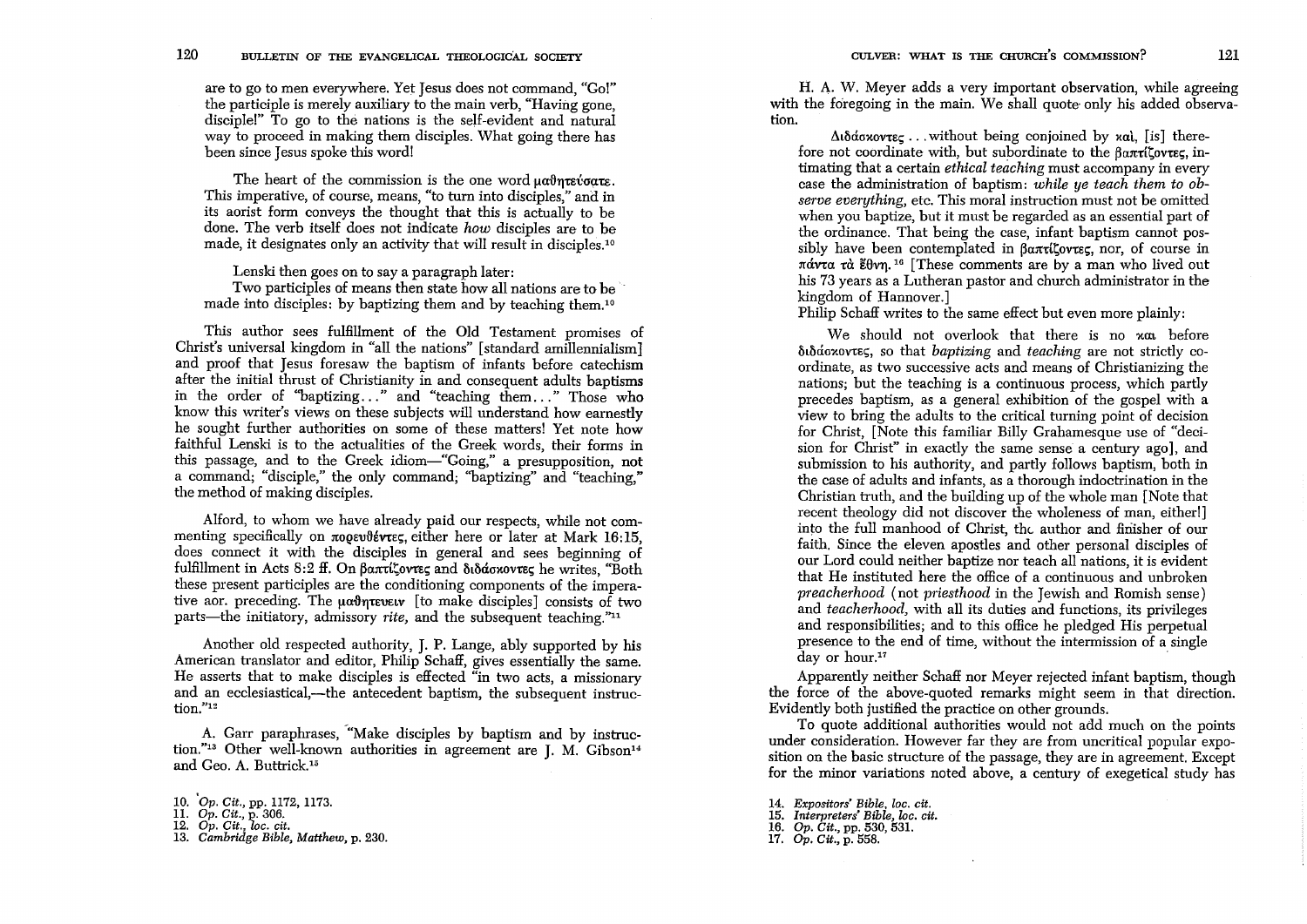pretty well solidified this understanding of Matthew 28:19, 20 as to the meaning and relationship (grammatical) of  $\pi$ 00Ev $\theta$ évrE $\epsilon$ ,  $\mu$  $\alpha$  $\theta$ n $\tau$ Eύσ $\alpha$ τε,  $\beta$ anticovrec, and  $\delta_1\delta_2\delta_3$ verec.

A summary of the contributions of these representative commentators is in order. 1) It is presupposed that disciples carrying out this commission will be deployed upon the scene of doing so—among the nations. 2) The commission is to make disciples of all the nations. This is the single command and is comprehensive. 3) The command to make disciples is carried out in two activities, baptizing and teaching. 4) The teaching is of an evangelistic sort preliminary to baptism, leading to decision, and of an edifying sort after baptism.

## 3. The Grammarians

Our investigation must continue with the contributions of the grammarians to the problems of tense, mood, and relationships of the four verbal forms we are investigating. The comprehensive work of A. T. Robertson, *A Grammar of the Greek New Testament* with due notice of his references to the works of Moulton is the main source. The comprehensive work of the older authority, G. B. Winer (A *Grammar of the Idiom of the New Testament,* a 746-page work) is helpful, as is the popular *Manual Grammm' of the Greek N. T.* by Dana and Mantey.

First attention must be assigned to the question of a possible "imperative" use of the participle in the case of  $\pi$ 00Ev18évtEC. Recall that though all the commentators cited agree that it is auxiliary to  $\mu$ antero'otare, which is the only word in the paragraph imperative in form. Yet  $\pi$ 00 $\epsilon$ usted is not rendered imperative in meaning by inclusion in the "Aktionsart," or kind of meaning, as are the participles rendered *baptizing* and *teaching.*  These, no informed scholar seems to doubt, are taken up into the imperative verb and made a part of its meaning. But they are not, as such, imperative either in form or sense. They are in the realm of "duties" for those who would make disciples only because parts of the process of making disciples.

As to this question, Robertson says the participle "may be drawn into the modal sphere" and devotes two pages to the heading "The Participle" as "Alternative For the Imperative." Before noting his further remarks it should be noticed that Greek participles, as such, do not have tense significance. They convey ideas of quality of action rather than time. After noticing that Winer does not find participles ever used for finite verbs until the Byzantine period; that Green finds many such in the N. T. and that W. F. Moulton calls the same feature by the name "participle anacoluthon" he asserts that J. H. Moulton "has found a number of examples in the papyri where the participle is fairly common for the indicative."18 His own deliverances on the subject are exceeding

mild: "On the whole, therefore, we must admit that there is no reason *per se* why the N. T. writers should not use the participle in lieu of the imperative."19 In two pages on the subject, however, he does not present a single-clear New Testament case of a participle used as an imperative. What is demonstrable is each case cited is anacoluthon, that is, no demonstrable grammatical connection with a noun or verb in the immediate context, or elipsis. He writes with encouraging firmness there are a number of "unmistakable examples," yet after the first one cited (I Pet. 2:12), almost as an aside, strangely remarks that the participle  $\frac{2}{5}$  should be so taken "or taken as anacoluthon"—which is quite another matter and makes it something considerably less than an "unmistakable example" of a participle used as an imperative. This word rendered "having" makes perfectly good sense as a participle. "Having" is the word Peter used, and likely what he meant, not "Have!" Further, although perhaps in anacoluthon it is undoubtedly connected in thought ( and in grammatical agreement) with  $A$ ya $\pi$ ntot at the beginning of verse 11. He lists also I Pet. 2:18; 3:1, 7, 9; 4:8; Eph. 4:2 ff., 5:2; Rom. 12:9 ff., 15, 16. What is really the case in this list of examples is that often the word *to be* in indicative or imperative sense is omitted in what grammarians call elipsis.<sup>20</sup>

Yet even if Robertson's reluctant opinions here be regarded as correct, it is very important that he includes no constructions parallel to our  $\pi$ oo *Evivete* ouv *uadmet of area* This "having gone to something" Greek construction, usually translated, "go and do" in the English versions is very common in the N.  $T<sup>21</sup>$  Yet, Robertson includes none of them in his list of examples of participles possibly used as imperatives. On page 946 he clearly states why: "This [imperative] use of the participle should not be appealed to if the principle verb is present in the immediate context." This is in harmony with what he states elsewhere on the same page to the effect that only a limited number of such participles exist in the N. T. and that in each case "the asyndeton [lack of connection] makes it impossible to connect with any verb. He quotes Lightfoot to the same effect and with the added thought that "the absolute participle, being (so far as regards mood) neutral in itself, takes its colour from the general complexion of the sentence."<sup>22</sup>

Dana and Mantey, reservedly, yet somewhat more positively than

<sup>18.</sup> A *Grammar of the Greek New Testament,* p. 945. *19. Ibid.* 

*<sup>20.</sup> Ibid.* 

<sup>21.</sup> In fact there is another in the same chapter; see v. 7.

*<sup>22.</sup> Op. Cit.,* p. 945.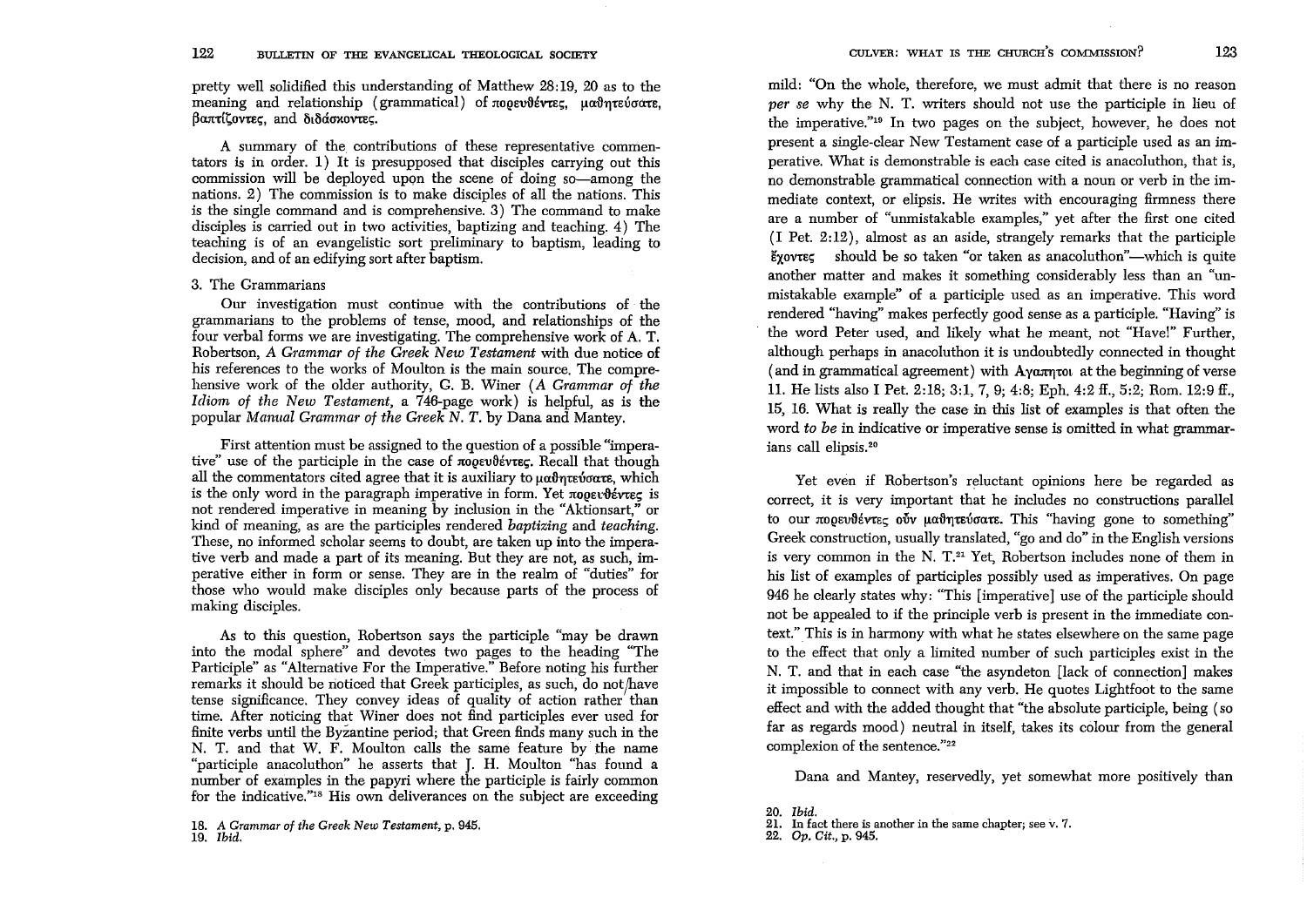Robertson allow<sup>23</sup> that participles may rarely be understood as finite verbs in imperative mood. They add nothing significant to what Robertson and others have said.

It remains to be said that Winer will have nothing of any participles in the New Testament put for finite verbs, imperative or otherwise, and takes four pages of his great grammar  $(350-353)$  to say it!

How about the time reference of Greek participles? It has none at all of itself, only as derived from the context, especially the main verb of its clause. Participles were put in the various tenses to indicate mainly quality of action rather than the time of it. In relation to the time of its governing verb an aorist participle will always be either previous  $(\text{past})$  or contemporary (present), never future.<sup>24</sup> In the case of the aorist participle  $\pi$ 00 $\epsilon v$ 0 $\epsilon'$ vr $\epsilon \epsilon'$  in Matthew 28:19, then, Lenski's "having gone" is correct, with the possibility also of "as ye go."

## III CONCLUSIONS

. To interpret, then, believers in Christ have both precedent and encouragement in other texts of the New Testament to go where Christ has not been named to declare his saving power, but the point of the Great Commission is that wherever they are they are to be carrying it out-making disciples. The commission is to make disciples of men of *any* nation as well as *all* the nations. Make disciples in the particular nation among whom you dwell. You need not go somewhere else to operate on the Great Commission program!

The present participle in Greek conveys expression of time simultaneous with that of the main verb. Thus declare Dana and Mantey.<sup>25</sup> The "teilse of the participle never conveys an independent expression of

23. A Manual Grammar of the Greek New Testament, p. 229. They give four examples:

They give four examples: . . . ' ' • I Peter 3: 1. i'l1Vai:KE~ im'o.M0'6JLEVIXL .OL<; tllUx~ lX'VIIQMLV. Here the imperative of the verb *to be* is to be understood and is required. The participle is in its usual periphrastic use here with an auxiliary—only the auxiliary is understood.<br>The sentence is eliptical.

The sentence is eliptical. The sentence is extended with the state of the Mark 5:23, wal παρακαλεί αύτον ... ίνα έλθων έπιθης τας χείρας etc. Here the main verb in the subordinate clause is  $\epsilon$ m.flished person, aorist second, subjunctive, active of 'bartithum, lay upon. The participle is in agreement and auxiliary to it. This comes under the ban of Robertson's dictum that ment and auxiliary to it. This comes under the ban of Robertson's dictum that<br>an imperative "use of the participle context. This participle merits full classifi-<br>cation as a circumstantial (Dana and Mantey, Op. Cit., p. 22

participle *(Ibid.* pp. 226, 227). Romans 12:9 (to which could be added several in the following verses). Herein several adjectives and participles are strung together loosely in what seems like<br>an imperative sense, true enough. Yet the imperative sense must be supplied<br>by means of an understood "let be," which is just what the Engli supply. The imperative sense is then to be assigned to the understood verb, not to the adjectives and participles. This is by no means parallel to the situation in Matthew 28:19.

I Peter 2:18 is a case parallel to I Peter 3:1, discussed above.

24. Robertson, *Op. Cit.,* pp. 859-86l.

*25. Op. Cit.,* pp. 229, 230.

time, yet its relation to its context usually involves a temporal significance."<sup>26</sup> So  $\beta$ απτίζοντες and διδάσχοντες do indeed describe action which is co-incident with making disciples, and in context clearly indicate the composing elements of the commission. Thus they come under the heading of imperative action, not because imperative in themselves, but because their "governing" verb is imperative. Furthermore, that imperative is the most urgent one of all, the aorist, Winer states: "The Present Imperat. denotes an action already begun and to be continued ... or one that is permanent and frequently recurring. Hence it is commonly employed in the measured and dispassionate language of laws and moral precepts .... In ordinary discourse the Present Imperat. conveys more softness and reserve of expression and frequently denotes merely advice."<sup>27</sup> Of the Aorist Imperative in the N. T. he states that it frequently denotes an action "to be undertaken at once."<sup>28</sup>

This means, it seems to this writer, that making disciples by baptizing and teaching them is no injunction to be trilled with by those who take seriously the authority of Him who said, "All power is given unto me in heaven and in earth."

Baptism appears as the normal mode of initial confession of Christ together with his Father and the Holy Ghost, and of acknowledging their Lordship. Whether there be saving grace *in* the act, or *with* the act, or symbolized by the act is not our concern just now. Baptism needs to be restored to its significance, along with teaching as the means by which one enters upon discipleship and learns how to go about being a good disciple.

We close with a paraphrase of the paragraph, Matthew 28:16-20: v. 16. The eleven disciples went into Galilee as Jesus in Judea had previously directed them (Matthew 28:7). There he appeared to the Eleven again, commanding them to gather with other disciples of the area on a certain mountain. In obedience over 500 came (I Corinthians 15:6). v. 17. And when these beheld him ( $i\delta$ óvt $\epsilon$ ç aor. 2, nom. pl. masc. part. of  $\delta$ o $\alpha$ ) they worshipped him. There were' some of the crowd, however, who doubted if it was really the resurrected Christ, whom they saw.

v. 18. Then Jesus, having come closer to the assembled group, talked freely with them saying, As the God-Man, now having finished the provision of redemption, there has been committed to me by the Godhead universal power, operative equally in heaven and on the earth.

v. 19. As ye go, therefore, and wherever you may be, as my disciples (Mark 16:20; Acts 2:9-11; 8:1, etc.) in this world, make disciples of all the nations, for I have authority among them all. You are to begin making disciples by instructing (not excluding witnessing, preaching and evan-

*26. Ibid. 27. Op. Cit.,* p. 313. *28. Ibid.*